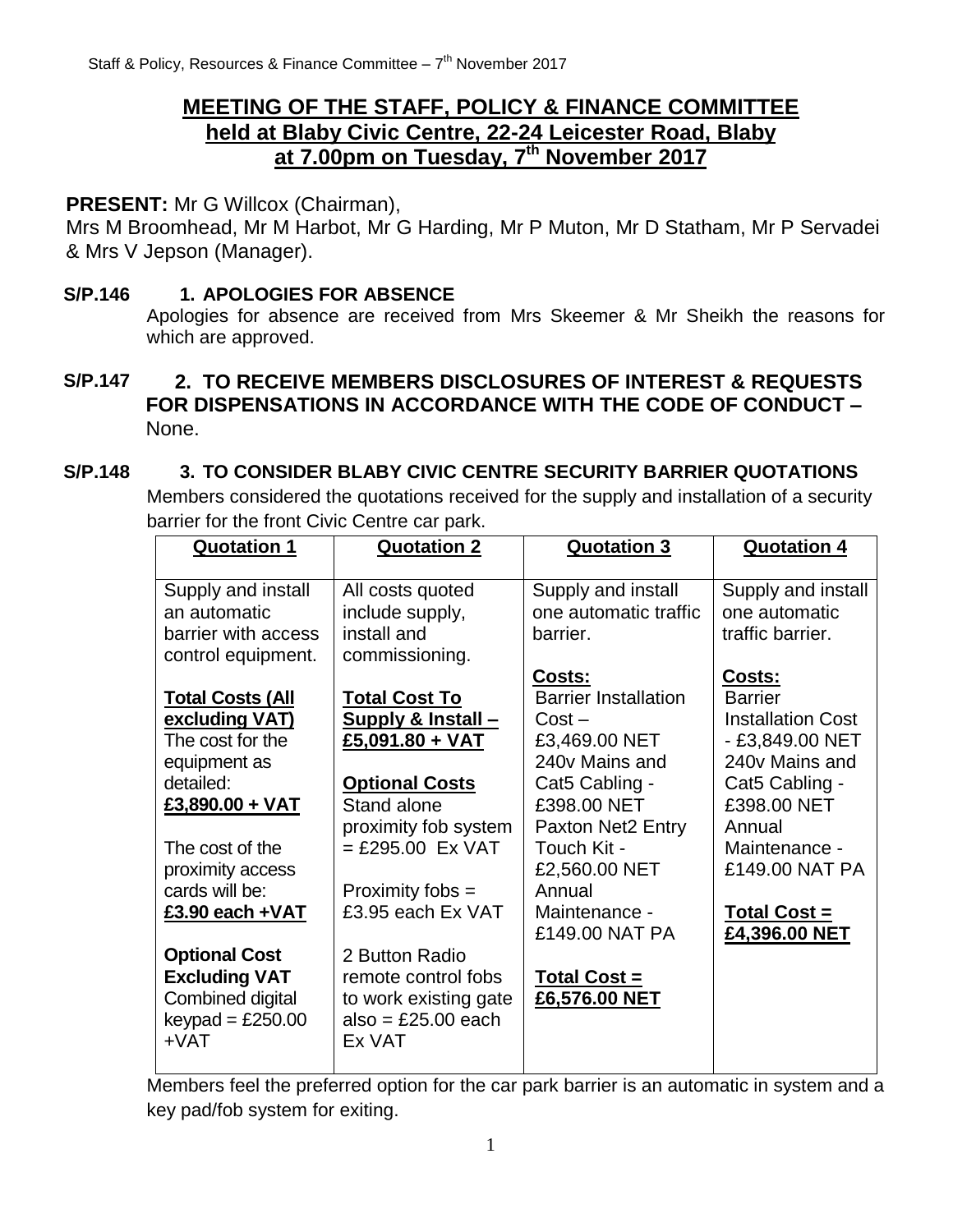**AGREED:** In principle accept quotation number 4 but request a further quotation to incorporate the above requirements.

**AGREED:** Add this item to the November full council agenda for further consideration once the revised quotation has been received.

## **S/P.149 4. TO CONSIDER PAXTON DOOR SYSTEM ANNUAL SERVICE QUOTATIONS.**

All members have been issued with quotations for the annual service of our Paxton Door System.

| <b>Quotation 1</b>                     | <b>Quotation 2</b>                       | <b>Quotation 3</b>                                   |
|----------------------------------------|------------------------------------------|------------------------------------------------------|
| <b>Annual Service</b>                  | <b>Annual Service</b>                    | <b>Annual Service</b>                                |
| Agreement = $£129.00$                  | Agreement = £110.00 +                    | Agreement = $£125.00$                                |
| <b>NET per annum</b>                   | <b>VAT per annum</b>                     | <b>NET</b>                                           |
| Subsequent Charges:-                   | <b>Subsequent Charges:-</b>              | Our Service call charges<br>are £35.00 net per hour. |
| Call Out Charges -                     | Working Hours - Monday -                 |                                                      |
| Standard Working Hours -               | Friday (8:30am - 5pm)                    | Pricing for a Service                                |
| Monday - Friday 8am -                  | £60.00 + VAT (£40.00 +                   | Contract to include parts                            |
| $5pm = £79.00$ NET                     | VAT per additional hour)                 | and labour is estimated at<br>around £650.00 -       |
| Out of Working Hours -                 | Out of Hours                             | £1,250.00 net per year.                              |
| 5pm - 6am / Weekends &                 | £110.00 + VAT (£60.00 +                  | Dependent on the                                     |
| Bank Holidays = $£99.00$<br><b>NET</b> | VAT per additional hour)                 | serviceable life expectancy<br>of the system.        |
|                                        | <b>Bank Holidays</b>                     |                                                      |
| Additional Hours on site               | £170.00 + VAT (100.00 +                  | To carry out periodic                                |
| Labour = $£55.00$ NET                  | VAT per additional hour)                 | maintenance to Paxton                                |
|                                        |                                          | access control system.                               |
|                                        | Paxton's only Gold                       |                                                      |
|                                        | accredited company in<br>Leicestershire. |                                                      |
|                                        |                                          |                                                      |
|                                        |                                          |                                                      |
|                                        |                                          |                                                      |

**RESOLVED:** Accept quotation number 2 for the annual service agreement of the Paxton door control system priced at £110.00 + VAT per annum.

## **S/P.150 5. TO CONSIDER COUNCILLOR EMAIL ADDRESSESS**

Members considered the costs to implement individual councillor email addresses.

A lengthy conversation was held and members felt any official email correspondence should be sent directly through the Parish Council office staff and not by individual councillors.

**DECLINE:** Individual councillor email addresses are not to be produced.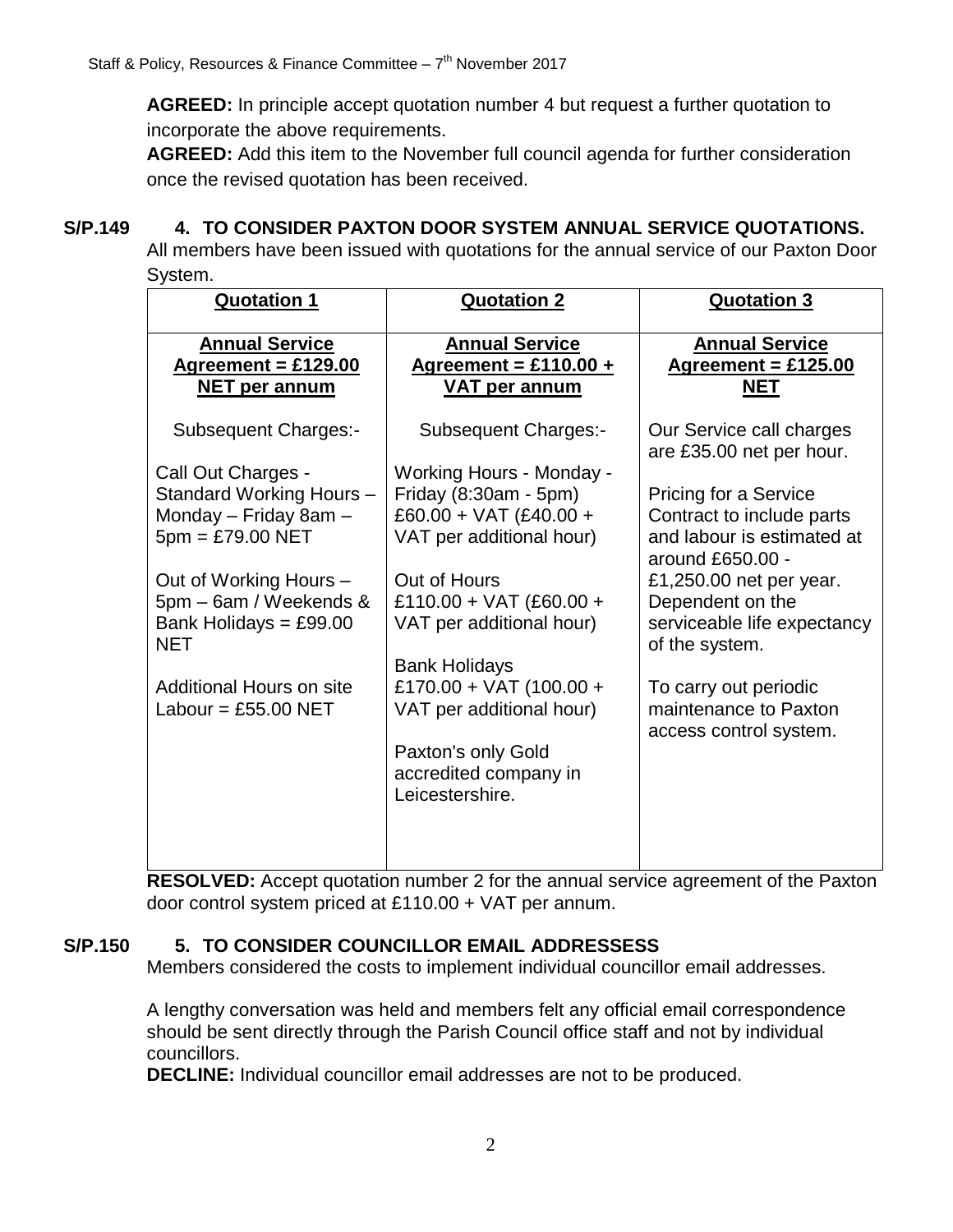Members discussed their current contact details which are advertised on the parish council's website where it shows their personal details as follows:-

- Name
- Address
- Telephone number
- Email address

**AGREED:** Any councillor who wishes for any of their personal contact details to be removed from the parish council website it to let the manager know.

#### **S/P.151 6. TO CONSIDER LOFT LADDER & BOARDING QUOTATIONS**

All members have been issued with quotations to supply and install loft ladders and boarding at the Civic Centre.

| <b>Quotation 1</b>                                                                                   | <b>Quotation 2</b>                                                                                              | <b>Quotation 3</b>                                                                                       |
|------------------------------------------------------------------------------------------------------|-----------------------------------------------------------------------------------------------------------------|----------------------------------------------------------------------------------------------------------|
| Speciation telescopic<br>ladder £195.00<br>Additional flooring and<br>boarding for 80sqft<br>£175.00 | Aluminum Youngman/Titan<br>Loft Ladder<br>Timber folding loft ladder                                            | Aluminum<br>Youngman/Titan Loft<br>Ladder<br>2 x Timber folding loft<br>ladder                           |
| New PVC hatch on both<br>sides £145.00 each                                                          | <b>UPVC</b> hatch<br>1 x Loft flooring/boarding<br>(raised to strengthen<br>existing loft joists)<br>Insulation | UPVC hatch<br>2 x Loft flooring/boarding<br>(raised to strengthen<br>existing loft joists)<br>Insulation |
|                                                                                                      | Loft waste to be cleared by<br>the Council.<br>Insulation relayed by                                            | Loft waste to be cleared<br>by the Council.<br>Insulation relayed by                                     |
|                                                                                                      | installers.<br>Quote includes<br>plasterboard and skim of<br>old holes, to be painted by<br>Council.            | installers.<br>Quote includes<br>plasterboard and skim of<br>old holes, to be painted<br>by Council.     |
| Total - £660.00 + VAT                                                                                | Total - £1,066.66 + VAT                                                                                         | Total - £1,958.33 + VAT                                                                                  |

**AGREED:** Enquire if the loft hatches are fire rated, if not request a further quotation which includes fire rated hatches.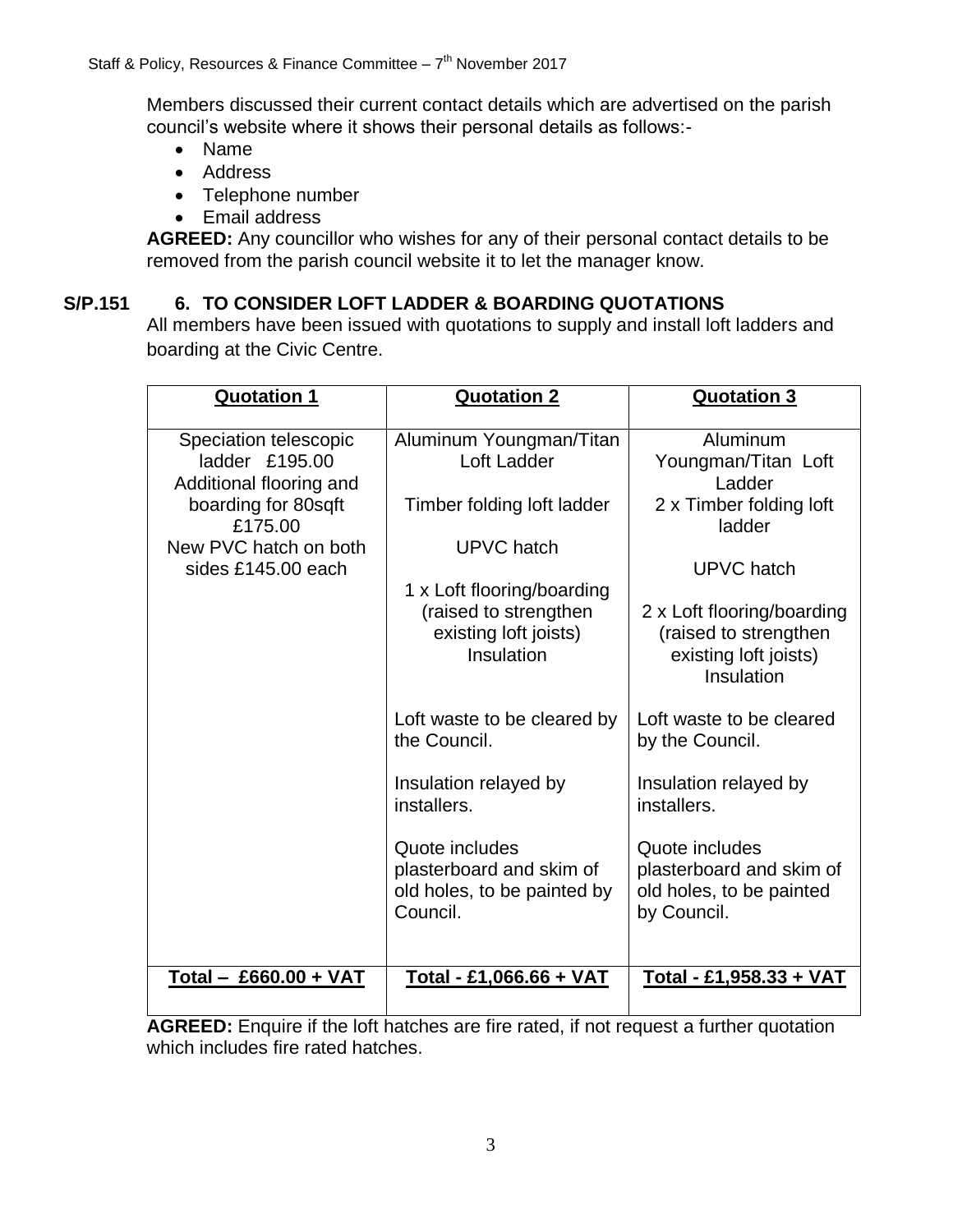**AGREED:** Members prefer quotation number 3 for the supply and install of 2 timber folding loft ladders, loft hatches and loft boarding currently priced at £1,958.33 + VAT but would like to consider a revised quotation which includes the fire rated hatches. **AGREED:** Add this item to the November full council agenda for final approval.

#### **S/P.152 7. TO CONSIDER DIRECTORY BOARD QUOTATION**

An additional directory board is required to be purchased to enable advertising for new businesses leasing out meeting rooms at the Civic Centre.

Members have been issued with a proposed drawing of the new board along with a quotation for consideration.

- Directory board 1m x 800mm
- 2mm ally tray powder coated in BPC green and gold colour with fixings
- Flat vinyl's on top so each time names can be changed easily

 $Supply = £238.22 + VAT$  $Fitting = £60.00 + VAT$ **Total Cost = £298.22 + VAT**

**RESOLVED:** Accept the quotation to supply an additional directory board to be situated on the front railings of the Civic Centre priced at £238.22 + VAT with the ground staff fitting the board.

## **S/P.153 8. TO REPORT UPDATE ON STAFF TRAINING & MEETINGS:-**

#### **a) Introduction to Funding Training**

Our Events / Funding Clerk attended an Introduction to Funding training course on the 21<sup>st</sup> September.

The course was very worthwhile attending as the basic layout of all applications is similar, and some important key words and the things to mention were taught.

#### **b) Richard – First Aid**

The senior ground man attended his First Aid and AED Annual Refresher (QAR) training on the  $29<sup>th</sup>$  September 2017. His certificate is valid of 1 year.

#### **S/P.154 9. TO CONSIDER LITTER PICKER VACANCY**

At the last Estates & Community committee meeting members were concerned about the amount of litter around Blaby and proposed a part time litter picker could be considered to be employed by the Parish Council.

Members felt Blaby District Council is responsible for clearing litter around Blaby and feel they have a statutory responsibility to litter pick the whole of Blaby not just the village centre.

Members would like to know what standards of cleaning the District Council is working to on their cleaning programme.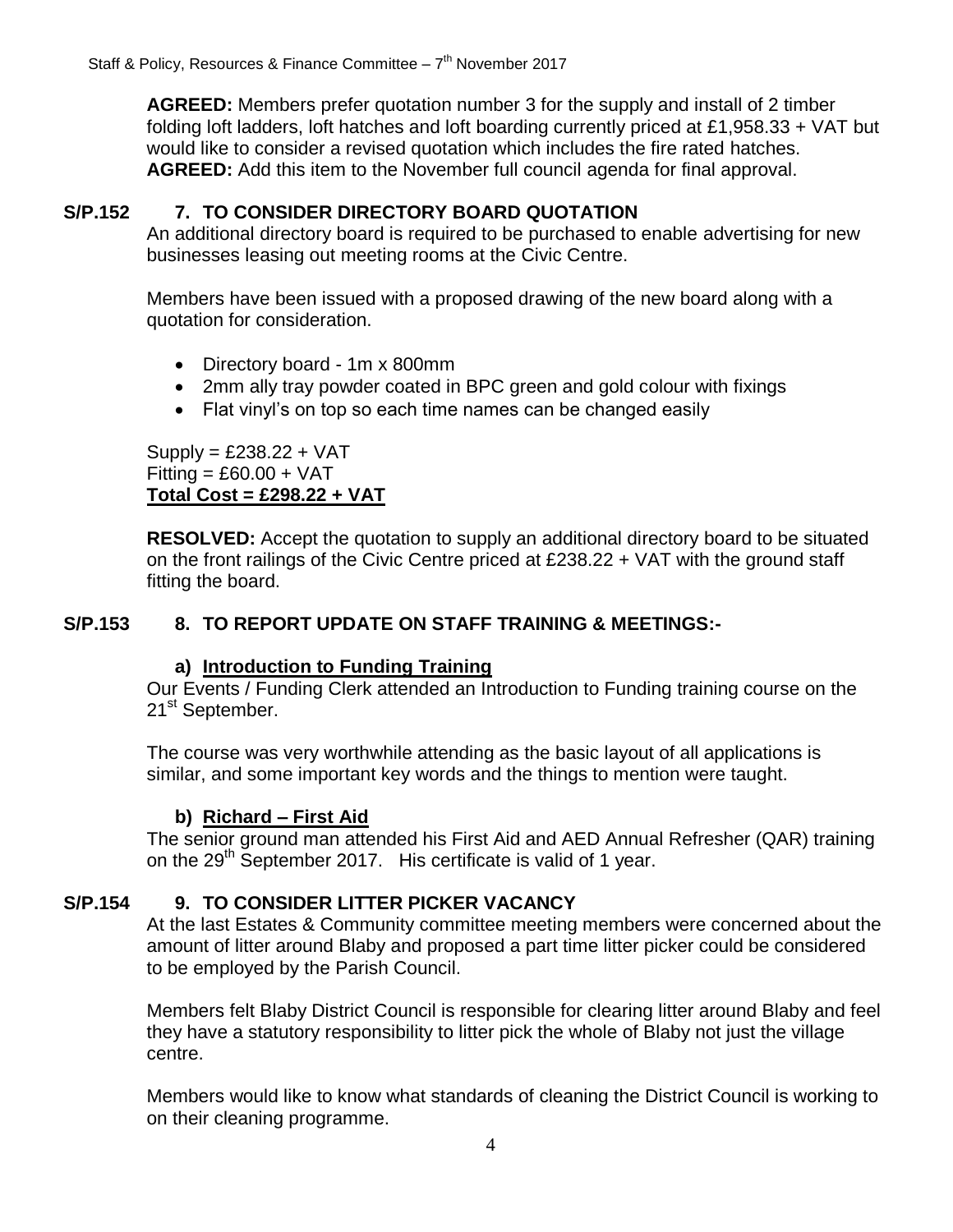Meetings have been held in the past with Blaby District Councils Group Manager with discussions about a litter picking campaign being set up, but as yet no further correspondence has been received.

Cllr Mrs Broomhead is due to attend a Community Working Party meeting at the District Council and will add this item to their agenda along with reporting they are not doing the job to the standards they should be done to.

**AGREED:** Cllr Mrs Broomhead is to report back to members of the Estates & Community committee at their December meeting.

**AGREED:** Cllr Mrs Broomhead is to request a copy of the District Councils cleaning standards policy for Blaby.

## **S/P.155 10. TO CONSIDER CHRISTMAS WORKING HOURS**

The office & ground staff will be on annual leave from Friday, 22nd December 2017 until Tuesday, 2nd January 2018.

**AGREED:** The parks will be litter picked and toilets opened and closed on Northfield park on the following days during the festive period:-

- Saturday, 30th December 2017
- Sunday, 31st December 2017

**AGREED:** The Council's toilets and parks will be un-worked on the following dates during the festive period:-

- Saturday, 23rd December 2017
- Sunday, 24th December 2017
- Monday, 25th December 2017
- Tuesday, 26th December 2017
- Wednesay, 27th December 2017
- Thursday, 28th December 2017
- Friday, 29th December 2017
- Monday, 1st January 2018

**AGREED:** The Oakfield Park car park barrier will be left open during the festive period.

#### **S/P.156 11. THE REVIEW THE COUNCIL'S LEVEL OF INSURANCE – FIDELITY GUARANTEE**

Members considered the Councils fidelity guarantee.

The Council's Fidelity Guarantee covers all members and employees against fraud or error and it is currently set at £270,000.00.

The figure is based upon the following calculation: - Half the total Precept 2016/17 £130,432 (£260,863) Council Reserves £133,671(End March 2016). **£264,103** 

**RESOLVED:** The Fidelity Guarantee Limit is to remain at £270,000.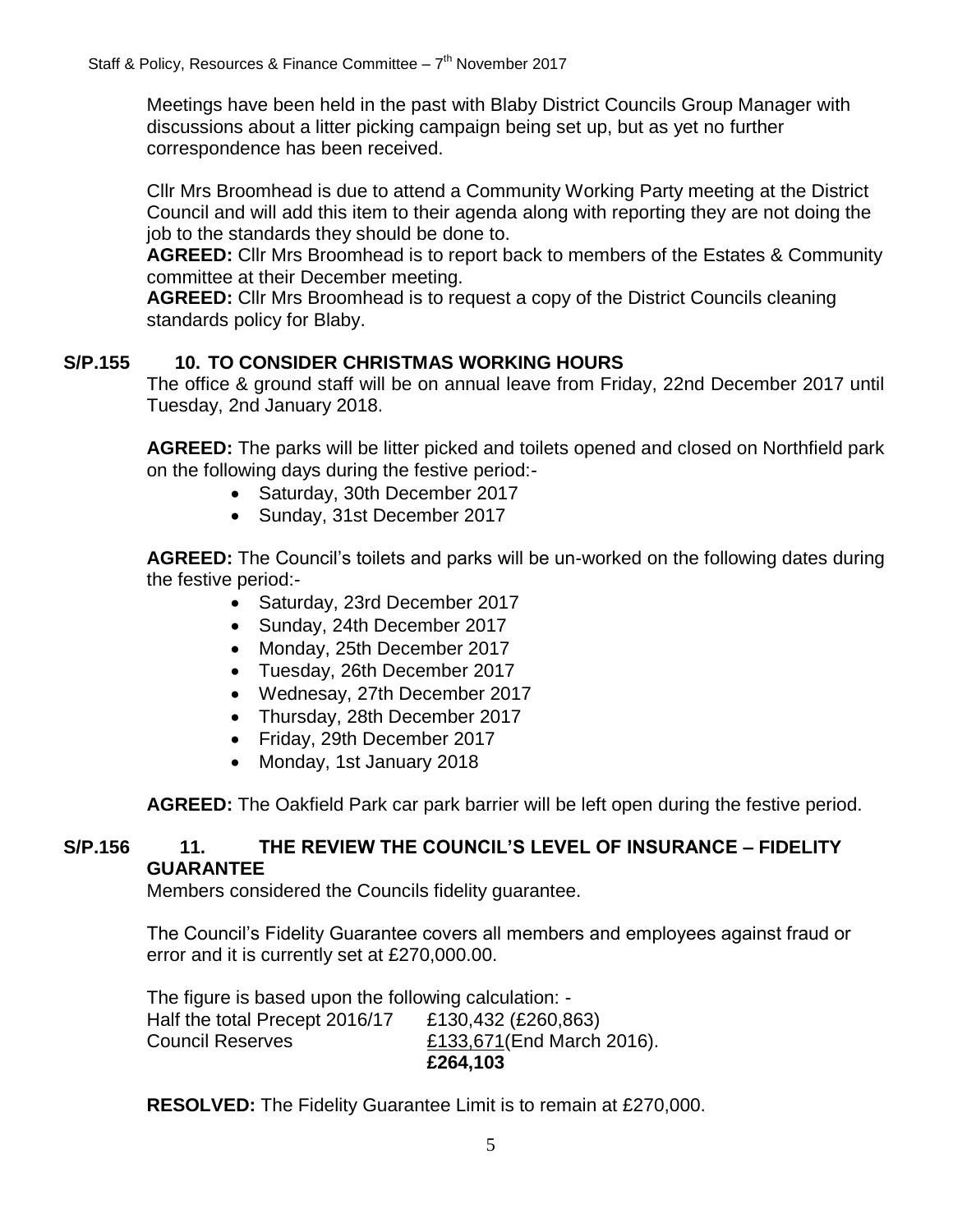Staff & Policy, Resources & Finance Committee - 7<sup>th</sup> November 2017

#### **S/P.157 12. TO CONSIDER RISK MANAGEMENT**

Members considered the 2017 risk management document.

## **Oakfield Park**

**AGREED:** Once The Oaks Community Rooms are complete fire extinguishers are required to be installed.

**AGREED:** Electrical installation at The Oaks Community Rooms is to be considered in 2018.

#### **Staffing Matters**

**AGREED:** Add Equipment Safety Checklist to this section. **AGREED:** The Manager and Cllr. Mr Statham are to revise the current Equipment Safety Checklist document.

#### **S/P.158 13. TO REVIEW EFFECTIVENESS OF THE SYSTEM OF INTERNAL AUDIT**

The Staff, Policy & Finance Committee is to carry out an Annual Review of the Effectiveness of the System of Internal Audit. This review is the responsibility of the Council and may not be delegated to the Responsible Financial Officer.

The Council's Financial Regulations were reviewed on the 19<sup>th</sup> September 2017, minute ref: S/P.143f).

The Assets Register has been considered by each Committee during the fiscal year; the Policies are updated upon receipt of any new/replacement items.

The appointment of an Internal Auditor for the 2017/18 Financial Year was made at the 13<sup>th</sup> June 2017 Full Council meeting.

#### **Approve Internal Audit Review Part 1 Meeting Standards & Part 2 Characteristics of Effectiveness**

All Members have been issued with a copy of the Internal Audit Review (Parts 1 & 2).

Members completed the Internal Audit Review Checklist Part 1 – Meeting the Standards and Part 2 – Characteristics of Effectiveness: -

The Council appointed its Internal Auditor on the  $13<sup>th</sup>$  June 2017, Min. 870.

The following reviews have been conducted during 2016/17.

#### **Meeting the Standards – Part 1**

|                               | 1. Scope of Internal Audit | Yes $(13^{\text{th}}$ June 2017) |
|-------------------------------|----------------------------|----------------------------------|
|                               | 2. Independence            | Yes                              |
|                               | 3. Competence              | Yes                              |
| $\overline{a}$ $\overline{a}$ | Deletter and the co        |                                  |

4. Relationships Yes<br>5. Audit Planning and Reporting Yes (13<sup>th</sup> June 2017). 5. Audit Planning and Reporting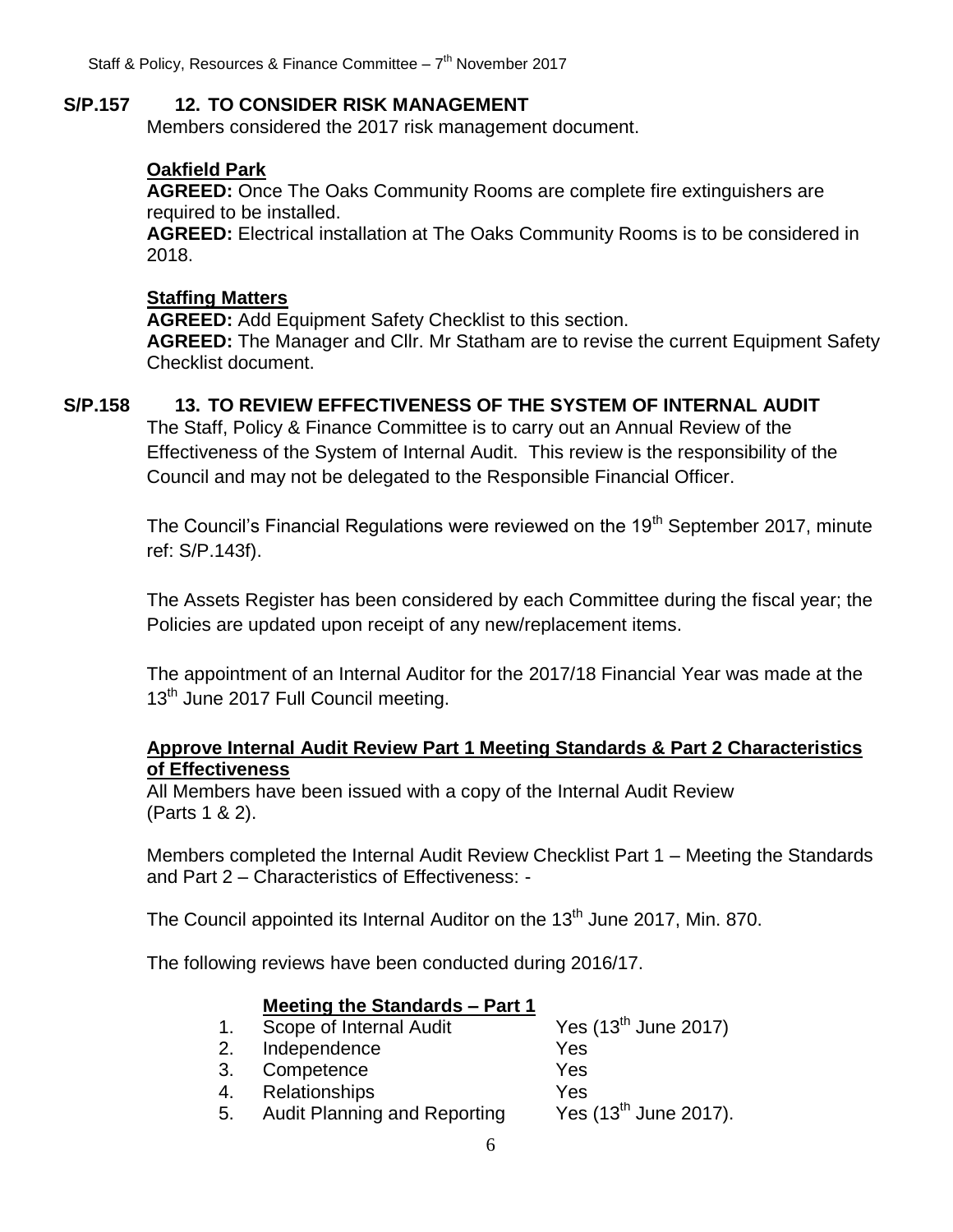## **Characteristics of Effectiveness – Part 2**

| Internal audit work is planned<br>$\bullet$                                       |     |
|-----------------------------------------------------------------------------------|-----|
| Understanding the whole organisation its needs and objectives<br>$\bullet$        | Yes |
| Be seen as a catalyst for change<br>$\bullet$                                     | Yes |
| Add value and assist the organisation in achieving its<br>$\bullet$<br>objectives | Yes |
| • Be forward looking                                                              | Yes |
| Be challenging                                                                    | Yes |
| Ensure the right resources are available                                          | Yes |

**AGREED:** That the Internal Audit Review Checklist Part 1 – Meeting the Standards and Part 2 – Characteristics of Effectiveness, as completed, is approved.

**AGREED:** The Review of the Effectiveness of Internal Audit is to be reviewed by the Staff, Policy & Finance Committee each November.

## **S/P.159 14. TO CONSIDER COUNCIL POLICIES**

All members have been issued with copies of the following policies for their annual review:-

## **a) General Policies**

## **POLICY DESCRIPTION**

General Policy 1 – Health & Safety: Risk Assessment/Management

2. Sites of Responsibility – Oakfield Park – **AGREED:** Remove Kabin

3.1 – Blaby Civic Centre:- Emergency Lights: **AGREED:** Change to monthly not daily. **AGREED:** Change Admin Clerk to Receptionist

Fire Detection – **AGREED:** Add or Receptionist First Aid Kit – **AGREED:** Change Admin Clerk to Receptionist

3.2.1 – Cemeteries:- Headstones/Memorials – **AGREED:** Add or Receptionist

3.2.2 – Parks:-

Play & Gym Equipment & Safer Surfacing – **AGREED:** Remove – 3-monthly inspections are carried out, being more detailed than the weekly inspections. Public Toilets – **AGREED:** Remove 's'

Dog Faeces – **AGREED:** Remove 'has a poop scoop policy which' Changing Rooms, Showers & Kabin – **AGREED:** Remove 'showers & kabin'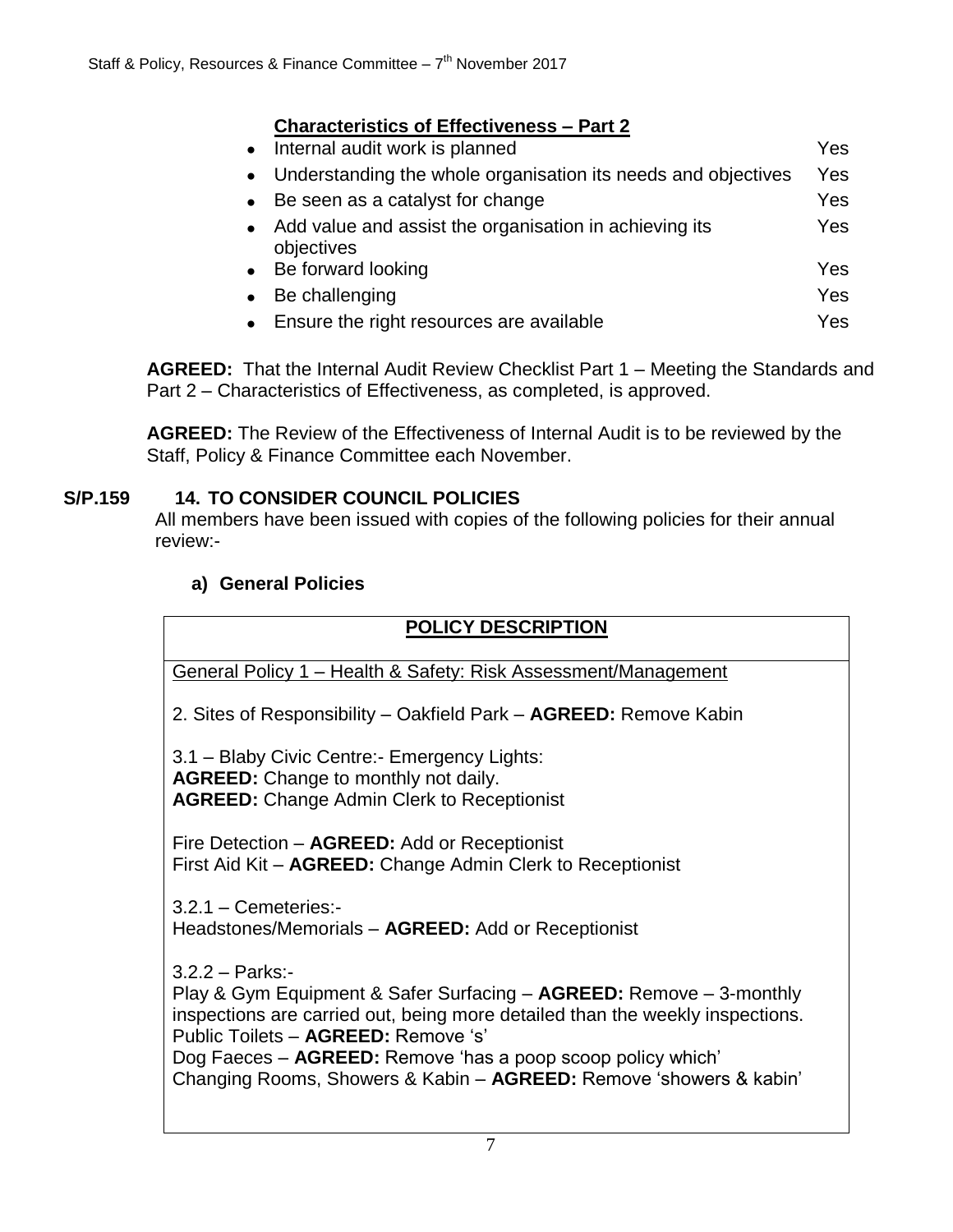4. Section Two: Health & Safety General Council Events – **AGREED:** Add – Events Co-ordinator.

General Policy 2 - Email & Internet **AGREED:** No amendments required.

General Policy 3 - Data Protection Act 1998

**AGREED:** Consider this item at a future agenda as Data Protection is currently being revised.

General Policy 4 - Equal Opportunities **AGREED:** No amendments required.

General Policy 5 - Freedom of Information **AGREED:** No amendments required.

General Policy 6 - Information available under the Model Publication Scheme **AGREED:** No amendments required.

General Policy 7 - Complaints Handling **AGREED:** No amendments required.

General Policy 8 - Health & Safety

2.0 – Organisation

2.1 – **AGREED:** Change Administration Clerk to Receptionist

2.3 – **AGREED:** Change Administration Clerk to Receptionist

3.0 – Implementation of Safety Policy

3.3a) – **AGREED:** Change Administration Clerk to Receptionist

3.3b) – **AGREED:** Change Administration Clerk to Receptionist

3.5 - First Aid Boxes – **AGREED:** Change 'Kabin (Oakfield Park) to 'The Oaks Community Rooms (Oakfield Park)

General Policy 9 - Traveller Incursions **AGREED:** No amendments required.

General Policy 10 - Cemetery – Safe Working Practice **AGREED:** No amendments required.

General Policy 11 - Roles & Responsibilities **AGREED:** No amendments required.

General Policy 12 - Children's Playgrounds: Safety & Management

9 – Dogs

b – **AGREED:** Add Oakfield Park – Dogs are prohibited from the Children's Fenced Play Area.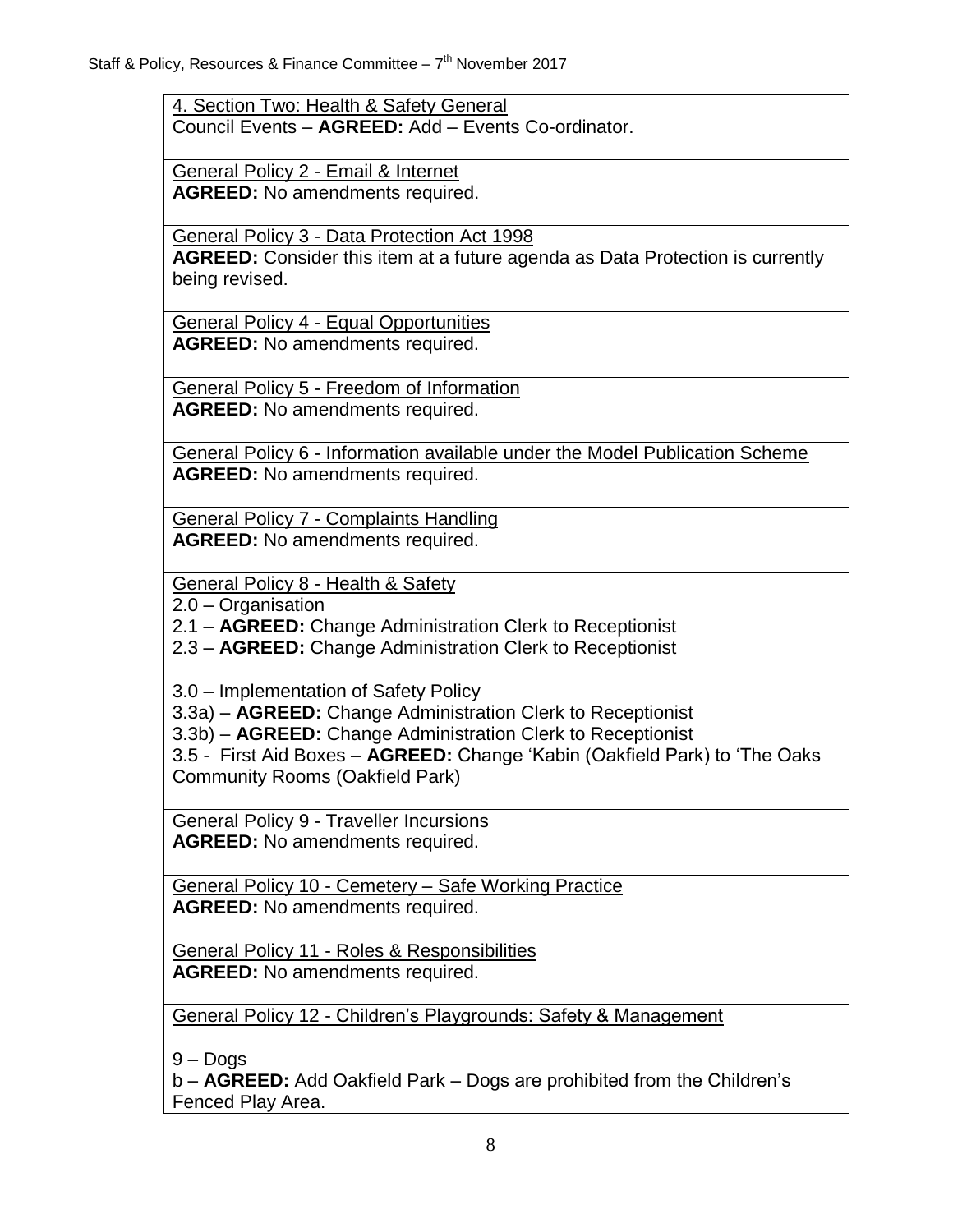General Policy 13 - Child Protection & Vulnerable Adults **AGREED:** No amendments required.

General Policy 14 - Monumental Safety **AGREED:** No amendments required.

General Policy 15 - Procedure for Recording of Meetings **AGREED:** No amendments required.

General Policy 16 - Standard Costume Hire Terms & Conditions **AGREED:** No amendments required.

General Policy 17 – Media **AGREED:** No amendments required.

General Policy 18 - Closed Circuit Television (CCTV) Management and **Operation** 

**AGREED:** No amendments required.

General Policy 19 - Dignity at Work Policy **AGREED:** No amendments required.

General Policy 20 - Volunteers

**AGREED:** This policy requires further consideration as matters regarding council events need to be included.

**AGREED:** Add this item to the next Staff, Policy & Finance committee agenda.

## **a) Cemetery Working Party – Risk Assessment**

Members have been issued with a proposed new policy 'Cemetery Working Party Risk Assessment' policy for consideration.

**AGREED:** Adopt General Policy 21 – Cemetery Party Risk Assessment.

## **b) Employment Policy 1 – Emails**

Employment Policy 1 – Emails, 4.2 – Personal Use. **AGREED:** Remove section 4.2 completely as council email addresses are not for personal use.

## **S/P.160 15. TO CONSIDER 2018/19 BUDGETARY REQUIREMENTS & POSSIBLE NEW PROJECTS**

Additional work is required to be completed on the 2018/19 budgetary requirements. **AGREED:** The manager is to complete the necessary work required and then email all Staff, Policy & Finance committee members the document for their consideration.